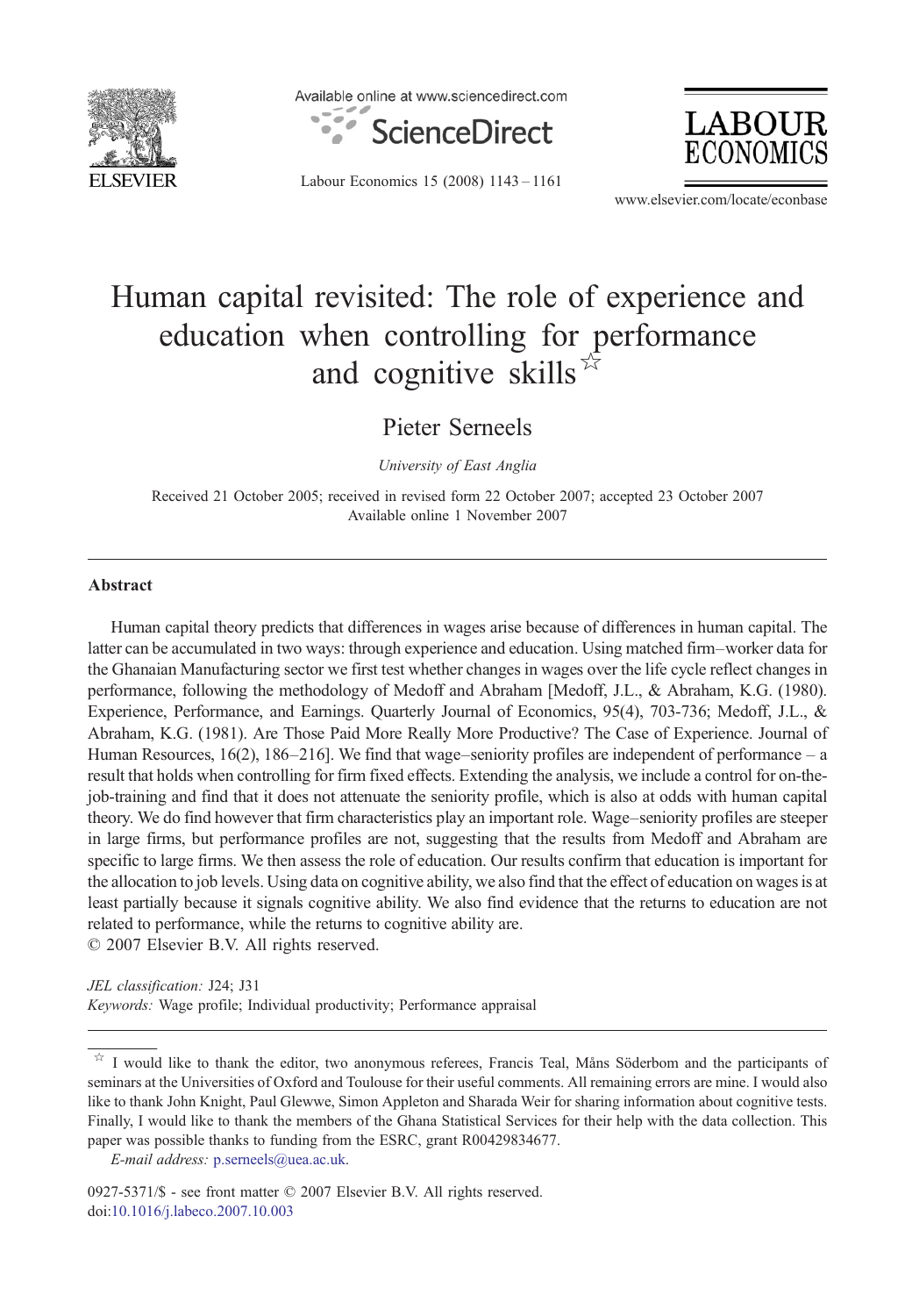## 1. Introduction

Human capital theory argues that changes in wages arise because of differences in human capital. Assuming that changes in wages reflect changes in productivity, it claims that accumulation of human capital increases productivity, and thus wages. Human capital is accumulated in two ways: through experience and education. More experienced and more educated workers are therefore expected to earn more (see for example [Becker, 1964; Mincer, 1974](#page--1-0)).

Empirical evidence confirms that there is a positive relationship between wages and experience, and between wages and education<sup>1</sup>, but, as is well known, these may by explained by alternative theories.<sup>2</sup> Regarding the positive relationship between wages and experience, an alternative view is that changes in earnings are unrelated to changes in productivity, but arise from institutional factors, like explicit or implicit contracts (see for example [Lazear, 1979; Doeringer and Piore,](#page--1-0) [1971; Azariadis, 1979\)](#page--1-0). In the case of education, an alternative view is that schooling does not necessarily increase human capital but that it works as a signalling device, implying that students with higher cognitive ability reach higher levels of education [\(Spence, 1973](#page--1-0)).

How to test between human capital theory and these alternative views? Regarding the effect of experience, to test accurately whether changes in wages reflect changes in productivity over the life cycle, one needs data on earnings and performance at the individual level. Data on individual productivity is, however, still uncommon, as a measure of individual output is costly to collect and also difficult to apply to most production processes.<sup>3</sup> However, an alternative approach, often used in personnel psychology, is to measure individual performance through the assessment of the worker's supervisor (see [Sacket et al., 1988](#page--1-0)). This is the approach followed by Medoff and

[et al., 2006,](#page--1-0) who analyse the effect of incentives schemes on individual output for fruit pickers-most studies analyse productivity profiles on a more aggregate level, namely for groups of workers or indeed for the firm's entire workforce. A common approach is to predict productivity for each worker using a firm level production function [see for example [Hellerstein and Neumark \(1993\),](#page--1-0) [Hellerstein and Neumark \(1993\),](#page--1-0) [Bigsten et al. \(2000\)](#page--1-0), [Jones \(2001\)](#page--1-0)], but the obtained variable is the average for a group of workers. Because one can only enter a limited number of categories in the production function it becomes also complicated to simultaneously analyse the effect for different-overlappingcharacteristics. While taking the average may reduce the measurement error, it also suppresses heterogeneity, reducing variation across firms and potentially leading to results that are wrongly significant in a second stage regression of productivity on individual characteristics. A second method often used in the absence of a direct measure of individual productivity is to include the average of individual workers' characteristics in a log linear firm level production function [see [Hall and Jones \(1999\)](#page--1-0), [Bils and Klenow \(2000\),](#page--1-0) [Bigsten et al. \(2000\)](#page--1-0), [Soderbom et al. \(2003\),](#page--1-0) for example for years of schooling.] However, the obtained results reflect the effect of the mean years of schooling on firm level productivity, and to compare this with the effect of schooling on wages is ambiguous. The first reflects the average effect of a characteristic of the entire labour force, while the second reflects the average effect of an individual characteristic. The two are not necessarily the same as the first can be generated from different distributions and depends heavily on the composition of the labour force and on whether a characteristic has external effects beyond the individual. (Certain jobs do not require literacy, but only access to literate people. In this case it is the presence of an educated worker that has an effect on firm productivity; and the effect of his education goes beyond the effect on his own productivity. [Basu and](#page--1-0) [Foster, 1998](#page--1-0) and [Valenti, 2001](#page--1-0) show that such externalities exist in a household setting.)

<sup>&</sup>lt;sup>1</sup> Some authors doubt that the positive relationship between wages and experience has been shown beyond reasonable doubt (see for instance [Felli and Harris, 1996](#page--1-0)), while others argue that the relationship is spurious (see for example [Abraham and Farber, 1987](#page--1-0) and [Altonji and Shakoto, 1987](#page--1-0)). However, as underlined by [Flabbi and Ichino \(2001\)](#page--1-0), even in the most conservative case, the 'true' effect of experience on wages is estimated to be 11% per year. In this paper we therefore accept that the positive relationship holds, as this is also the case for our data. Similarly, we accept that there are positive returns to education, as this is well illustrated to hold in many settings (see [Psacharopoulos and Patrinos, 2004\)](#page--1-0), including in most African countries (see for instance [Appleton et al., 1999\)](#page--1-0), and it is also confirmed for our data.<br><sup>2</sup> For clarity of exposure, we present polarized views, considering only the two 'extremes'.<br><sup>3</sup> Althoug